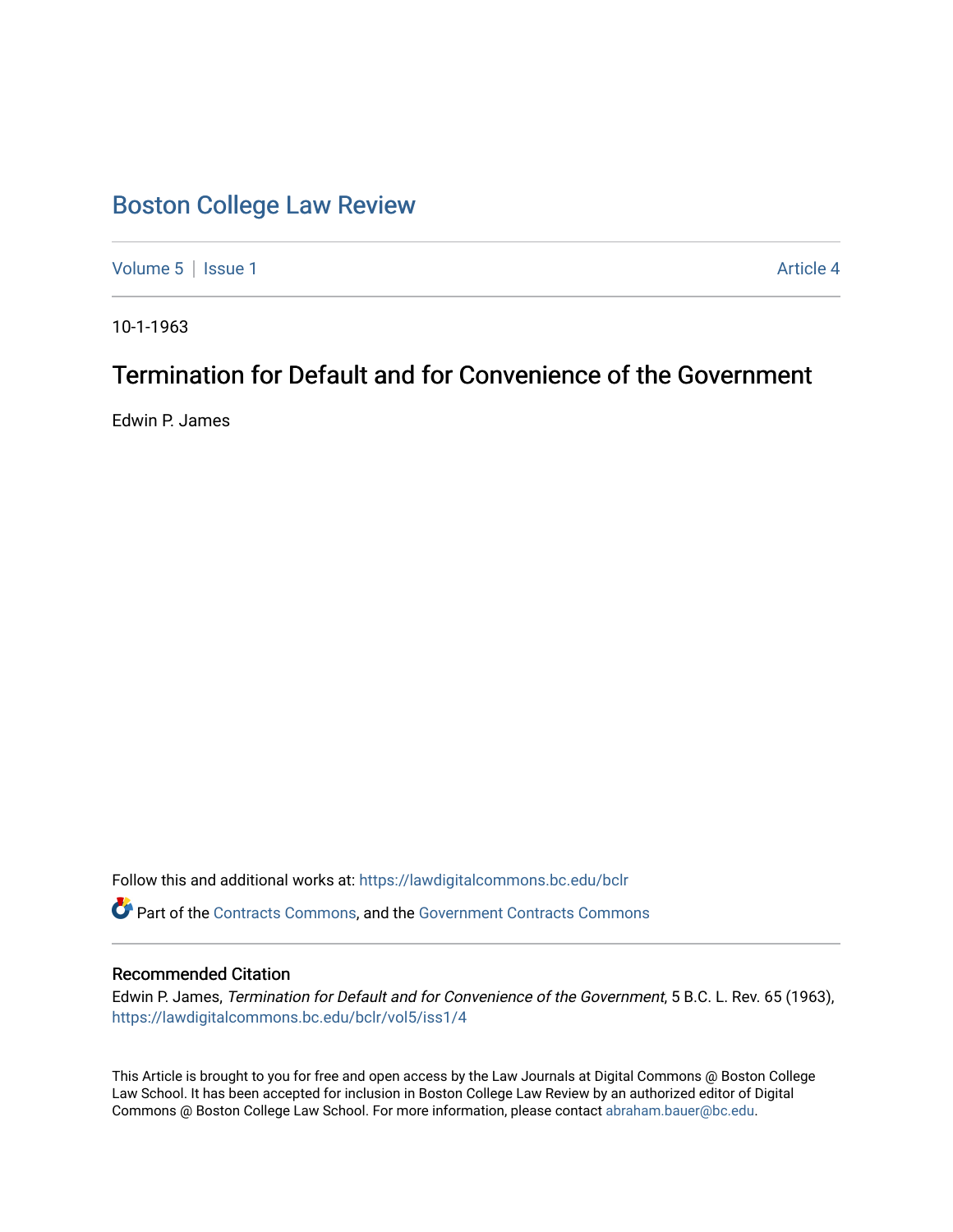## TERMINATION FOR DEFAULT AND FOR CONVENIENCE OF THE **GOVERNMENT**

## EDWIN P. JAMES\*

It would be most inappropriate to discuss government contracts without covering an item that is a living possibility with every contract—termination. Although terminations do not of themselves automatically result in a dispute case, they are of such a complex and controversial nature that appeals by contractors to the Armed Services Board of Contract Appeals and to other tribunals are frequently made. Therefore, although this article will deal basically with regulations covering the two major types of termination—for default and for convenience of the government—it will also make frequent reference to appeal cases in other categories.

First, we need to distinguish between the two major types of terminations which are handled in entirely different ways. Termination for default is generally the exercise of a contractual right of the government or prime contractor to terminate the contract in whole or in part by reason of the contractor's failure, actual or anticipatory, to perform its obligations under the contract.' Termination for the convenience of the government, on the other hand, is a contractual right to terminate the contract in whole or in part due to requirements no longer existing for the products being procured, to a lack of funds, to advances in the state of the art rendering obsolete the product covered by the contract or for any other reason the contracting officer determines is in the best interest of the government.

Before describing in detail the two types of termination, it is of interest to note the *Klein* case,<sup>2</sup> which was an action against the United States for alleged wrongful termination for default of a military supply contract. The court allowed damages of \$233,295.32 on the grounds that evidence indicated the contractor was not in default. It further ruled that, since the contractor was not in default, the termination could not become one for convenience as that would only apply under the terms of the contract if the contractor's default were excusable. As a result of this decision, the government gave strong consideration to combining the default and convenience termination clauses to avoid any such future court actions. However, it was finally determined to remedy the situation, from the government's viewpoint,

<sup>\*</sup> Manager, Contract Analysis Department, Collins Radio Company, Cedar Rapids, Iowa.

I ASPR, 32 C.F.R. 8.601(a) (1961).

<sup>2</sup> Klein v. United States, 285 F.2d 778 (Ct. Cl. 1961).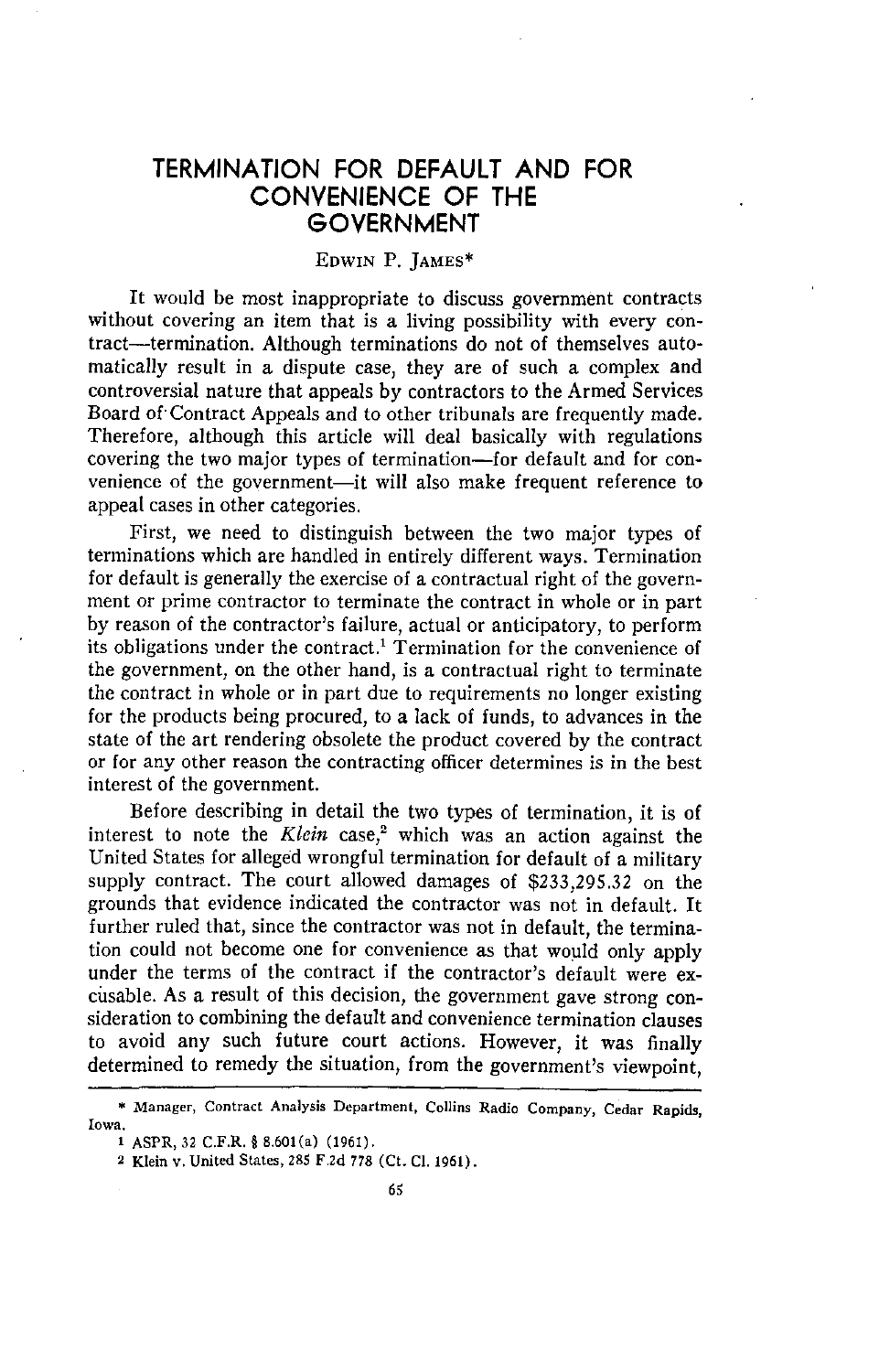by revising the default clauses<sup>8</sup> to indicate that if the contractor were not in default or if the default were excusable, the termination would automatically become one for convenience.

#### TERMINATION FOR DEFAULT

Under termination for default, a contractor may not recover its costs on undelivered work and must repay any progress or advance payments applicable to such work. Furthermore, the contractor is liable to the government for any excess costs for supplies and services procured similar to those terminated and for any other damages. The government may elect to take all or any part of the completed supplies and manufacturing materials involved for which the contractor is paid.

It is obvious from the above that termination for default is a harsh penalty indeed, so that all contractors should take every step possible to avoid such a situation. It will prove advantageous to the contractor to have completely documented files when dealing in government work (including telephone conversations), as these files may prove invaluable in contesting a termination for default. Frequently, too, it can be proved by the contractor that its failure to perform arose out of causes beyond its control and without its fault or negligence, so that a termination for default should rather be a termination for convenience, in which case he may recover allowable costs plus a reasonable profit and not be subject to repurchase excess costs.

Most terminations for default are predicated upon the contractor's failure to make timely deliveries, but they may also be for failure to perform services required within the time specified in the contract, failure to perform any other provision of the contract or failure to make progress so as to endanger performance of the contract. Normally the contracting officer will notify the contractor by letter of the possibility of such termination, at which time the contractor should make every effort to remedy the situation or to present his case as to why he is not at fault. If the contracting officer still determines that termination for default is proper, he will immediately issue a notice of termination where timely deliveries are in question. If any other failure of the contractor is in question, the contractor is given written notice specifying such failure and providing a period of ten days (or such longer period as may be authorized) in which to cure such failure, with the formal notice of termination following at the expiration of the ten day period if negotiations so dictate.

Every contractor has a right to appeal a default termination as specified in the Disputes Clause. Since this is such a controversial area, appeal cases are not unusual, and are quite frequently won by the

<sup>8</sup> ASPR, 32 C.F.R. §§ 8.707, 709, 710 (Supp. 1963).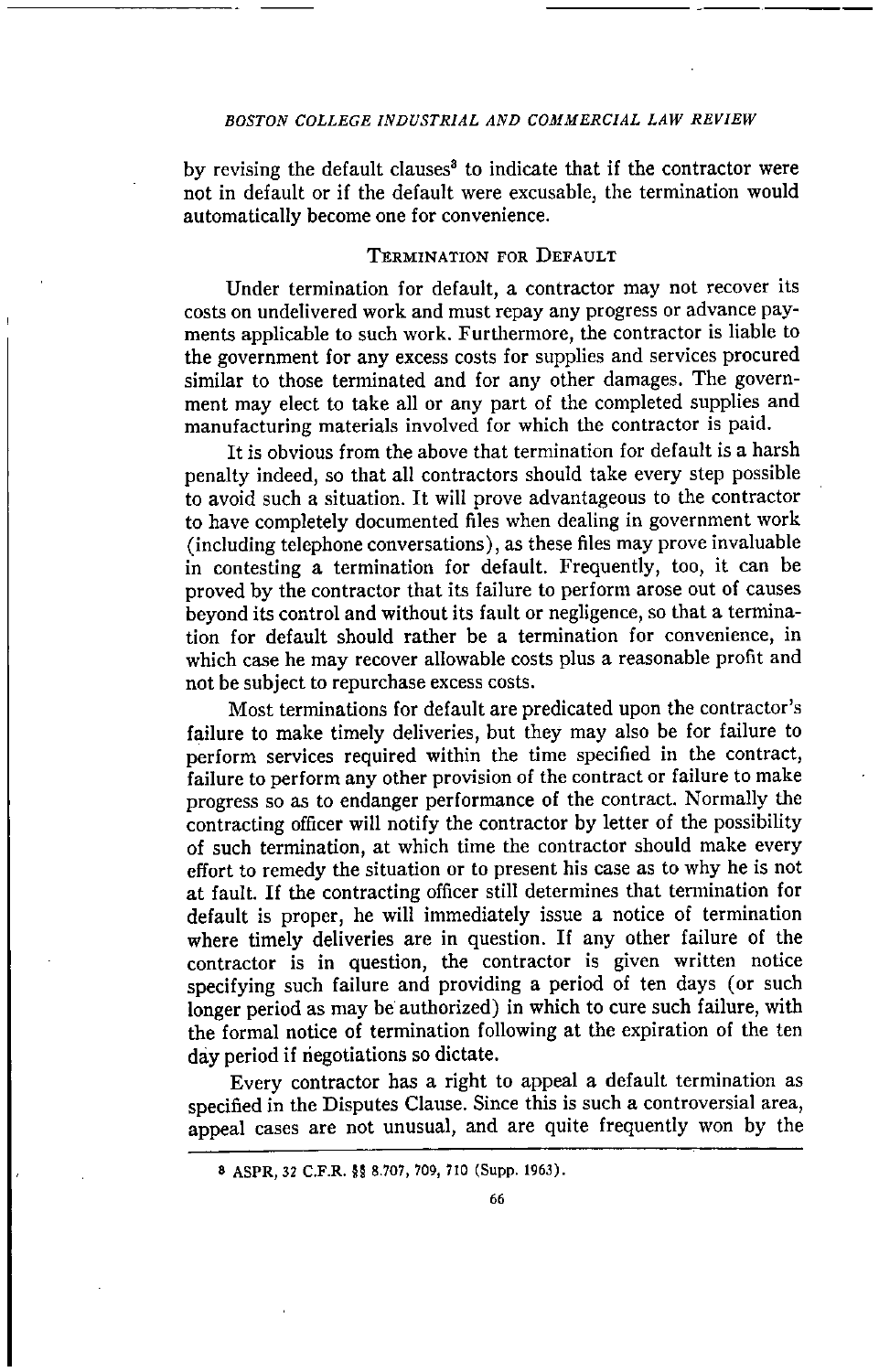## *DEFAULT AND CONVENIENCE TERMINATIONS*

contractor. The following brief examples are furnished covering the outcome of some recent dispute cases under a termination for default.

#### *Termination for Default Upheld*

The government terminated for default for non-delivery of 1,782 wire rope terminals, and demanded refund of \$14,457.67 paid as the purchase price on an additional 2,685 terminals which were rejected under a warranty and later terminated, together with an assessment of \$6,461.03 in excess costs on the repurchase of the terminated items.

The Armed Services Board of Contract Appeals (ASBCA) ruled that the contract was properly terminated for default where the contractor, even though in disagreement with the government's interpretation of manufacturing and testing procedures, failed to maintain deliveries. Even if the contractor's interpretation were correct, it was still obligated to perform and to seek its relief in additional compensation under the Changes Article. The Board did, however, sustain that portion of the appeal protesting assessment of reprocurement costs after rejection under the Warranty Clause of the contract on the grounds that the Warranty Clause provided only for collection or withholding of sums equivalent to the purchase price, and not for excess costs of reprocurement. <sup>4</sup>

## *Termination for Default Overruled*

The contractor refused to perform further services after the government had failed to make the monthly payment for services rendered within the time required by the contract. The government then terminated for default for refusal to perform and withheld payments due as a set-off against excess costs incurred upon repurchase. The ASBCA sustained the contractor's appeal, finding the government had breached a material condition of the contract by failing to meet its obligation to make payment within the time required by the contract.<sup>5</sup>

Termination for Default Changed to Termination for Convenience

The contract was terminated for default when certain pre-production samples submitted by the contractor were rejected by the government for failure to pass hydraulic pressure tests. The contractor contended that its samples had been built to meet the pressure requirement of the contract, using static rather than dynamic testing. The ASBCA found that the specifications could reasonably be read to call only for a static performance test and that the contractor was therefore entitled to the benefit of its interpretation of the governmentauthored specifications. The Board sustained the appeal and remanded

<sup>4</sup> Granary Brothers, A.S.B.CA. No. 7779 (1963).

<sup>5</sup> U.S. Services Corp., A.S.B.C.A. Nos. 8291 and 8433 (1963).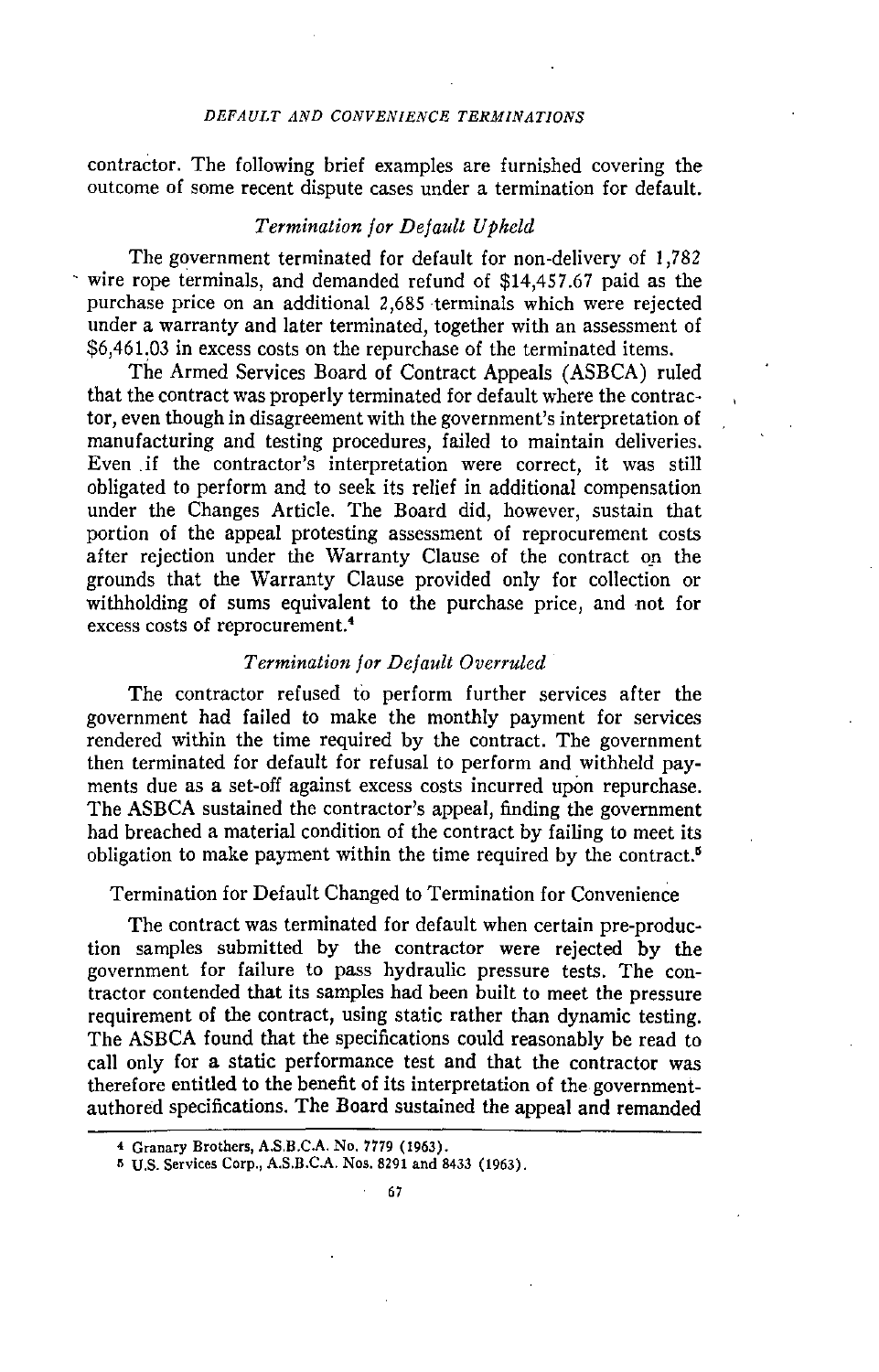the matter for consideration of the termination as one for the convenience of the government. $6$ 

## Termination for Convenience of the Government

Termination for convenience of the government is of far greater frequency than termination for default. Contractors dealing with the government should be prepared at all times for such an occurrence files should be well documented, accounting systems should be compatible with termination to insure maximum recovery and a termination co-ordinator should be available to monitor the claim in the various company divisions affected, including the proper handling of termination inventory and preparation of the necessary forms. Before accepting a government contract or subcontract, the termination clause should be scrutinized closely and rejected if not appropriate.

A recent decision of the United States Court of Claims' in effect rules that even though a contract contains no express termination clause, in event of termination it would be treated as though the standard termination clause had been included. Involved was a claim for over \$5,000,000, representing damages and anticipated profits arising out of termination for the government's convenience of a housing construction contract. The court reasoned (1) that ASPR 8-703 (Termination Clause for Fixed-Price Construction Contract) required inclusion of such a clause; (2) that the Armed Services Procurement Regulations have "statutory authority" since they are issued under the Armed Services Procurement Act of 1947; (3) that this gives them the "full force and effect of law"; (4) notwithstanding the fact that ASPR 8-703 was not complied with, the contract would be treated as though the standard termination clause had been included and (5) while the applicability of the termination clause in ASPR 8-703 is limited to procurements which obligate appropriated funds and such funds are not immediately expended in Capehart Act military construction contracts, appropriated funds are ultimately obligated by the use of appropriations for quarters allowances for payment of obligations of mortgagor corporations acquired by the government.

In a rehearing of *Christians* the United States Court of Claims adhered to its original decision and further pointed out (1) that old ASPR 8-101 (applicability of Section VIII) in effect at the time of the contract did not controvert the mandatory requirement of ASPR 8-703 that future contracts are to include the new clause; (2) that ASPR 8-703 did apply to housing contracts under the Capehart Act and (3) that there was no showing that the mandatory requirement of ASPR

o Brook Labs Co., Inc., A.S.B.C.A. No. 7764 (1962).

<sup>7</sup> G. L. Christian & Associates v. United States, 312 F.2d 418 (Ct. CI. 1963).

<sup>8</sup> G. L. Christian & Associates v. United States, 32 U.S.L. Week 2050 (Ct. CI. July .12, 1963).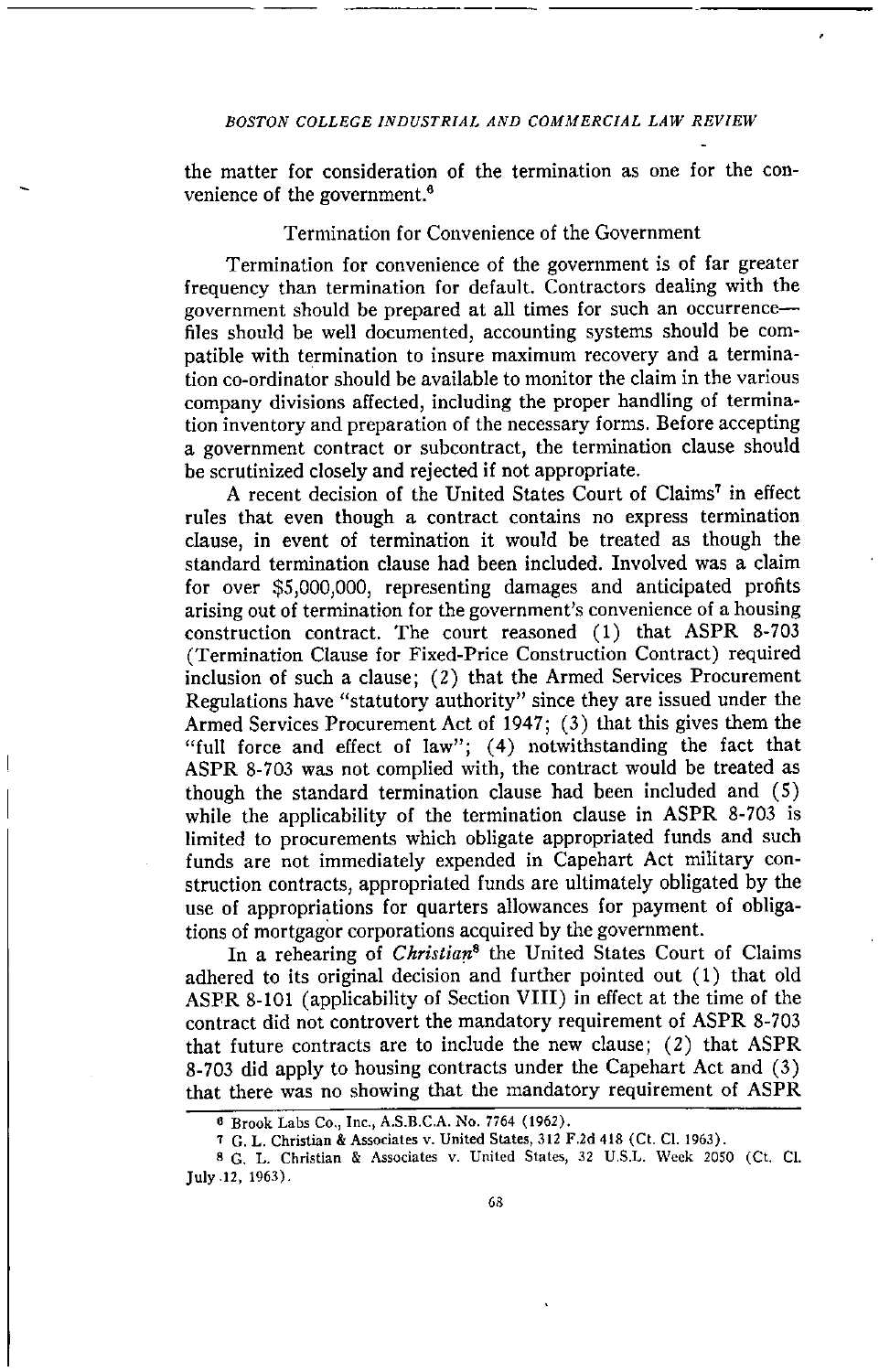8-703 was deliberately waived by a military official empowered to do so.

This has implications reaching far beyond the termination question, as it could be interpreted to mean that a contractor cannot rely on a signed contract as embodying the full agreement between himself and the government.

## Initial Action Required

The termination for convenience notice may be preceded by a stop work order. Whether it is an official termination or only a stop work order, the contractor should immediately take steps to stop all work and to notify subcontractors or suppliers to do likewise. In the event a stop work order is converted later to a termination, as is frequently the case, a contractor is entitled to costs and profit related to the stop work order as well as to the termination. Normally the notice of termination will be in telegraphic form and will be followed by a letter, but sometimes a letter notice only is used. The effective date of termination is the date of receipt of the telegram or letter. It is imperative that a contractor immediately stop work as any costs incurred after the effective date of termination (with the exception of settlement expense) will not be allowable.

## Inventory Action

Of prime concern when a termination occurs is the inventory related to the terminated contract. Such inventory should immediately be segregated and moved to a termination area. A complete listing of all inventory involved should be made. The next step is to screen this inventory for possible diversion to other contracts or work which will remove it from the termination claim. If common or off-the-shelf items exceed known requirements, however, such items may be included in the termination claim as a contractor is not required to suffer a loss in diverting inventory. Also, if the inventory diverted bears a higher cost than had been anticipated on the contract to which it is being diverted, the excess cost may be claimed under the termination. Diversion of inventory under terminated cost-reimbursement contracts requires the prior approval of the contracting officer.

## Contracting Officer Meeting

At the earliest possible date a preliminary conference should be held with the contracting officer or his designated representatives to discuss the problems and handling of the termination. He should be advised of finished items on hand for possible delivery to the government and elimination from the termination. In some instances the items terminated may be at such a high stage of completion that the govern-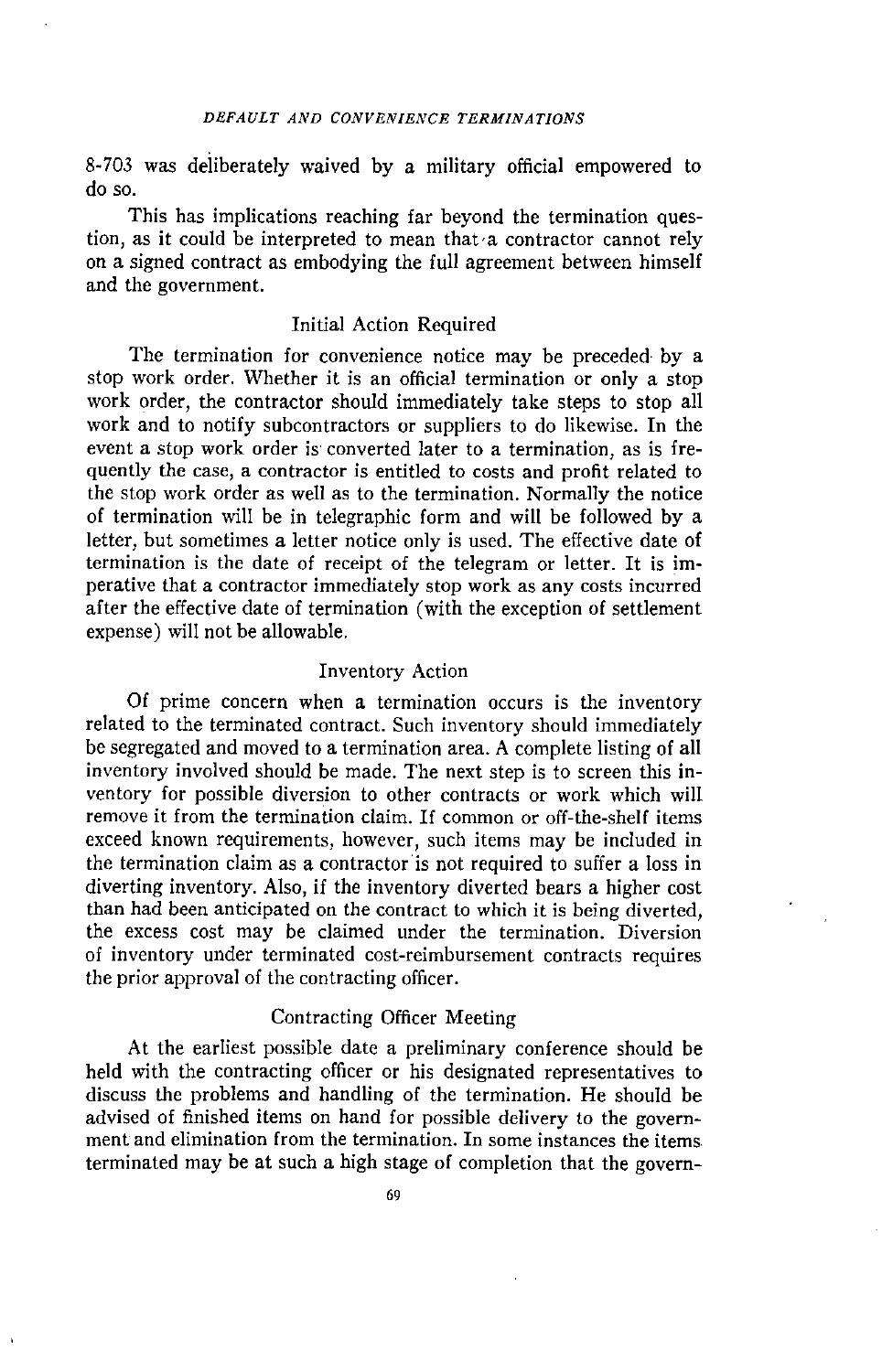ment may decide to reinstate them. In the event of a partial termination, clarification should be obtained by contract item as to what is or is not terminated. An estimate of the claim should be made at this time.

## No Cost Settlement

If work has barely begun or if all items can be satisfactorily diverted, it is possible that the contractor will be able to sign a release of liability and effect a no-cost settlement: Many larger firms waive their claim if the dollar amount is nominal, thereby avoiding the red tape and added costs of going through the official termination procedure.

## Fixed Price v. Cost Reimbursement Contracts

There is a considerable difference in the handling of termination claims between fixed-price and cost reimbursement contracts. Under a fixed-price termination, all costs (including subcontractor claims) and profit are included in the claim. On a cost reimbursement termination, a contractor may elect to continue to voucher costs in the normal fashion, with his claim simply being a proposed adjustment to his fee (which can be submitted by letter), or he may elect to discontinue vouchering and include costs not vouchered to date in his claim along with an appropriate fee adjustment. In both cases inventory schedules must be submitted as well as a Schedule of Accounting Information, DD Form 546, where appropriate. The Regulations place a six-month limit on vouchering out under a completely terminated contract.<sup>9</sup> First, let us examine the steps required in preparation of a termination claim under a fixed-price contract the price of which may be firm or<br>redeterminable.

#### Short Form

If a claim is less than \$2,500, and many are, it is advisable for a contractor to use DD Form 831, Settlement Proposal, and DD Form 832, Inventory Schedule E. These forms have been streamlined by the government for ease of preparation, and the ceiling for their use has in recent years been raised from \$1,000 to \$2,500. Less detail is required and consequently faster settlements are affected.

#### Inventory v. Total Cost Basis

On claims over \$2,500, a decision must be made whether to submit on the inventory or total cost basis. Normally the inventory basis (DD Form 540) is used, where inventory cost is the basis for applying markups and arriving at a total claim. However, it may be advisable to submit on a total cost basis (material, labor and overhead) under the following circumstances: (1) Where the nature of the accounting sys-

**<sup>9</sup>** ASPR, 32 C.F.R. §§ 8.402, 403, 404 (Supp. 1963).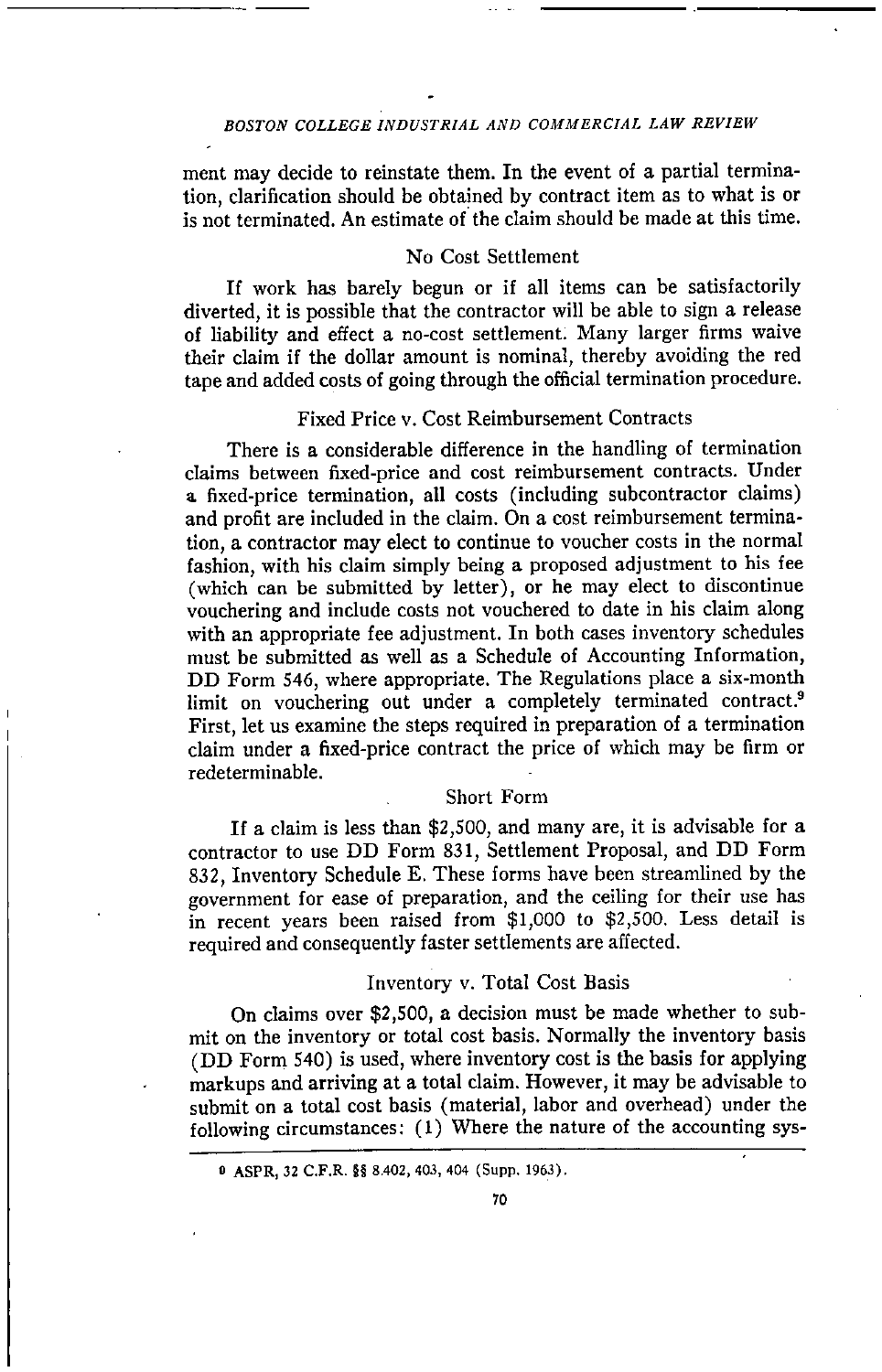tern or the nature of the contract does not lend itself to precise inventory pricing by part; (2) Where one is performing under a letter contract; (3) Where substantial engineering and development work has been performed and (4) Early in the life of a contract where a substantial portion of the costs relates to production planning, starting-load, etc. Use of the total cost basis (DD Form 541) requires prior approval of the contracting officer. Under both bases, inventory schedules must be prepared. However, under the inventory basis the total inventory cost must tie out to your claim whereas under the total cost basis the inventory is valued only for disposal purposes and its costs are intermingled under material, labor and overhead categories. Various inventory schedules<sup>10</sup> are available to cover different types of inventory. These should be prepared in great detail to facilitate property disposition.

## Cost Reimbursement Type Claim

Normally it is preferable for a contractor under a cost reimbursement type termination to continue to voucher out costs and to propose a fee adjustment as a settlement proposal. This may be done by letter. The fee adjustment is based on the percentage of contract completion. The extent and difficulty of the work, but not necessarily the costs incurred, are taken into consideration. If a contractor elects to stop vouchering costs and to include costs not billed in a settlement proposal along with fixed fee adjustment, DD Form 547 must be prepared. Vouchering out of costs usually results in faster payment and in less disruption to the contractor's accounting system. As with a fixed-price termination, no costs are normally allowable after the effective date of termination, except settlement expense and subcontractor claims paid. However, at the time of termination frequently there is a backlog of unbilled costs. Settlement expense and subcontractor claims should be listed on separate vouchers.

Unresolved overrun situations or change of scope can complicate settlement of a cost reimbursement termination, affecting both unbilled costs and a determination of the proper per cent of completion. It is advisable to resolve the overrun or change of scope before attempting to complete the termination claim, although this is not always possible.

An example of an appeal in this area is a 1961 dispute  $case<sup>11</sup>$  where the government refused to allow a termination claim of \$273,455 on the grounds it was in excess of the funds that had been allotted to the cost-plus-fixed-fee contract involved. The Board ruled that the contractor was entitled to additional funds for overrun costs when it had been notified in writing by the contracting officer that the additional

<sup>10</sup> DI/ Forms 542, 543, 544 and 545.

<sup>11</sup> Republic Aviation Corp., A.S.B.C.A. No. 5729 (1961).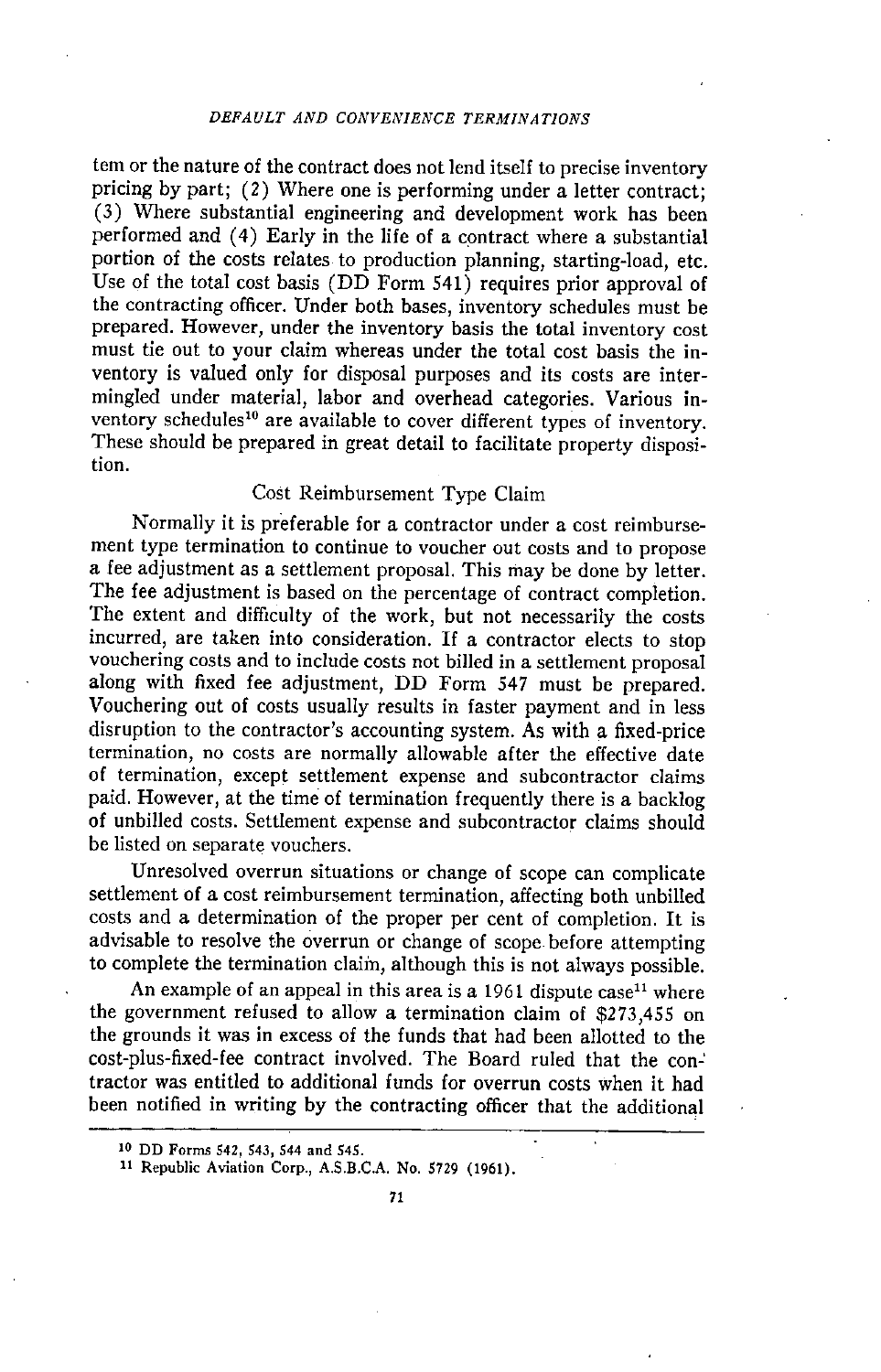funds would be forthcoming during the course of the execution of the contract.

Inventory schedules must be submitted under a cost reimbursement termination just as on a fixed-price termination. However, the estimated cost of such inventory does not form the basis for a claim, since such cost has been or will be billed in the normal voucher fashion or included under the material-labor-overhead category on the DD Form 547 Settlement Proposal. The chief purpose of inventory schedules under a cost reimbursement termination is to provide the basis for inventory disposition.

## Partial Payments

A method of relief frequently overlooked by contractors under a fixed-price termination or under a cost reimbursement termination where costs are not vouchered out is the application for partial payment. This device enables a contractor to recover a substantial portion of his costs in advance of final settlement of the claim, which may take months to negotiate.

With every sizable claim a contractor should submit a DD Form 548, Application for Partial Payment. By listing his costs on this form in the same general manner as on the Settlement Proposal form, he may obtain an advance for the following items:

- (1) one hundred per cent of the contract price for undelivered completed items,
- (2) one hundred per cent of the amount of approved subcontractor claims paid,
- (3) ninety per cent of the direct cost of termination inventory,
- (4) a reasonable amount (not to exceed ninety per cent) of other allowable costs and
- (5) one hundred per cent of partial payments made to his subcontractors.

No partial payment may cover profit. Also, if it can be proved that the contractor would have suffered a loss had the entire contract been completed, no partial payments may be allowed on the pro rata share of the loss incurred to date. Partial payments have to be adjusted, of course, for any progress payments received on the contract prior to its termination or for any property disposal credits.

#### **Costs**

In settling a termination claim, nothing is more vital or controversial than the various elements of cost included in the settlement proposal. For all contracts dated after June 30, 1960, the revised ASPR section XV cost principles are used as a guide in negotiations. Prior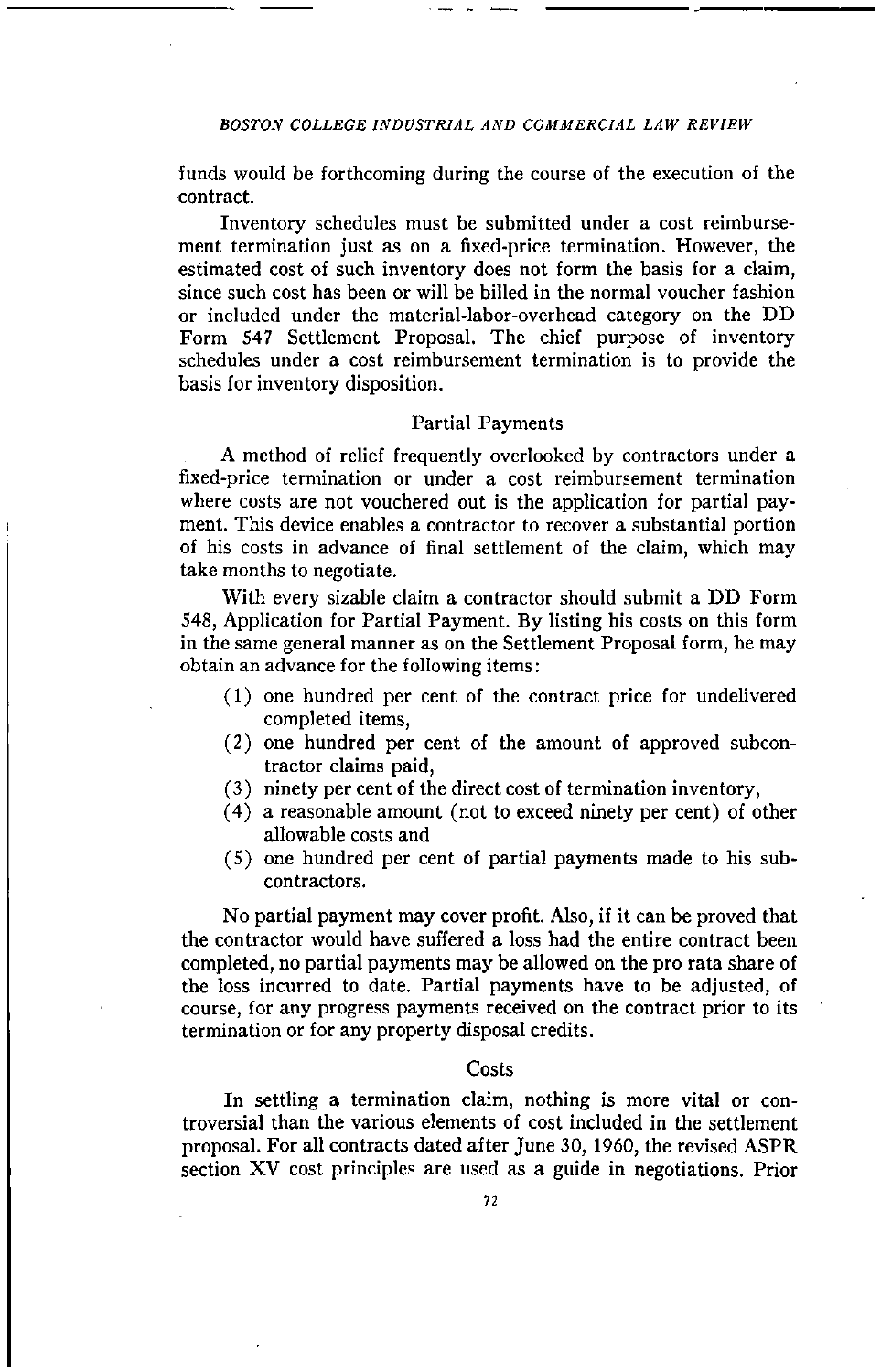#### *DEFAULT AND CONVENIENCE TERMINATIONS*

to that date the more lenient section VIII applied. In addition to the broad cost principles applicable to all procurement actions, section XV contains a special paragraph covering costs peculiar to termination. The following costs are generally allowable: initial costs (starting load and preparatory); loss of useful value of special tooling, special machinery and equipment; rental costs under unexpired leases; settlement expenses and subcontractor claims. Generally unallowable are the costs of common (off-the-shelf) items, unless a loss would be sustained, and costs (other than settlement expense) continuing after termination.

A recent ASBCA case<sup>12</sup> involved an appeal from a unilateral determination by the contracting officer wherein various cost elements were disallowed. The Board made the following findings:

*1. Engineering Labor* Allowable since the object of the contract was engineering development work and the amount of the labor was not unreasonable for the work performed.

*2. Indirect Factory Costs—Method of Allocation.* Allowable since there was no evidence that the contractor's method of allocating the costs on a job cost basis, rather than a yearly basis, was improper.

*3. Interest on Loans.* Allowable since the loans were in fact necessary for the performance of the contract and were made for that purpose.

*4. Settlement Expenses.* Sustained to the extent they actually related to the termination in areas of legal and accounting expense, president's salary and storage.

#### Profit

Another very controversial area in the settlement of a termination claim is profit. The factors to be considered in negotiating profit under  $ASPR<sup>13</sup>$  are as follows:

- (1) Extent and difficulty of the work done by the contractor  $\dots$ ;
- Engineering work, production scheduling, planning, technical study and supervision, and other necessary services;
- $(3)$  Efficiency of the contractor  $\dots$ ;
- Amount and source of capital employed, and extent of risk assumed ...
- (5) Inventive and developmental contributions, and cooperation with the Government and other contractors in supplying technical assistance;
- (6) Character of the business ...
- (7) The rate of profit which the contractor would have earned had the contract been completed;

(8) Character, extent, and difficulty of subcontracting, including

<sup>12</sup> Q.V.S. Inc., A.S.B.C.A. No. 7513 (1963).

is ASPR, 32 C.F.R. 8.303 (1961).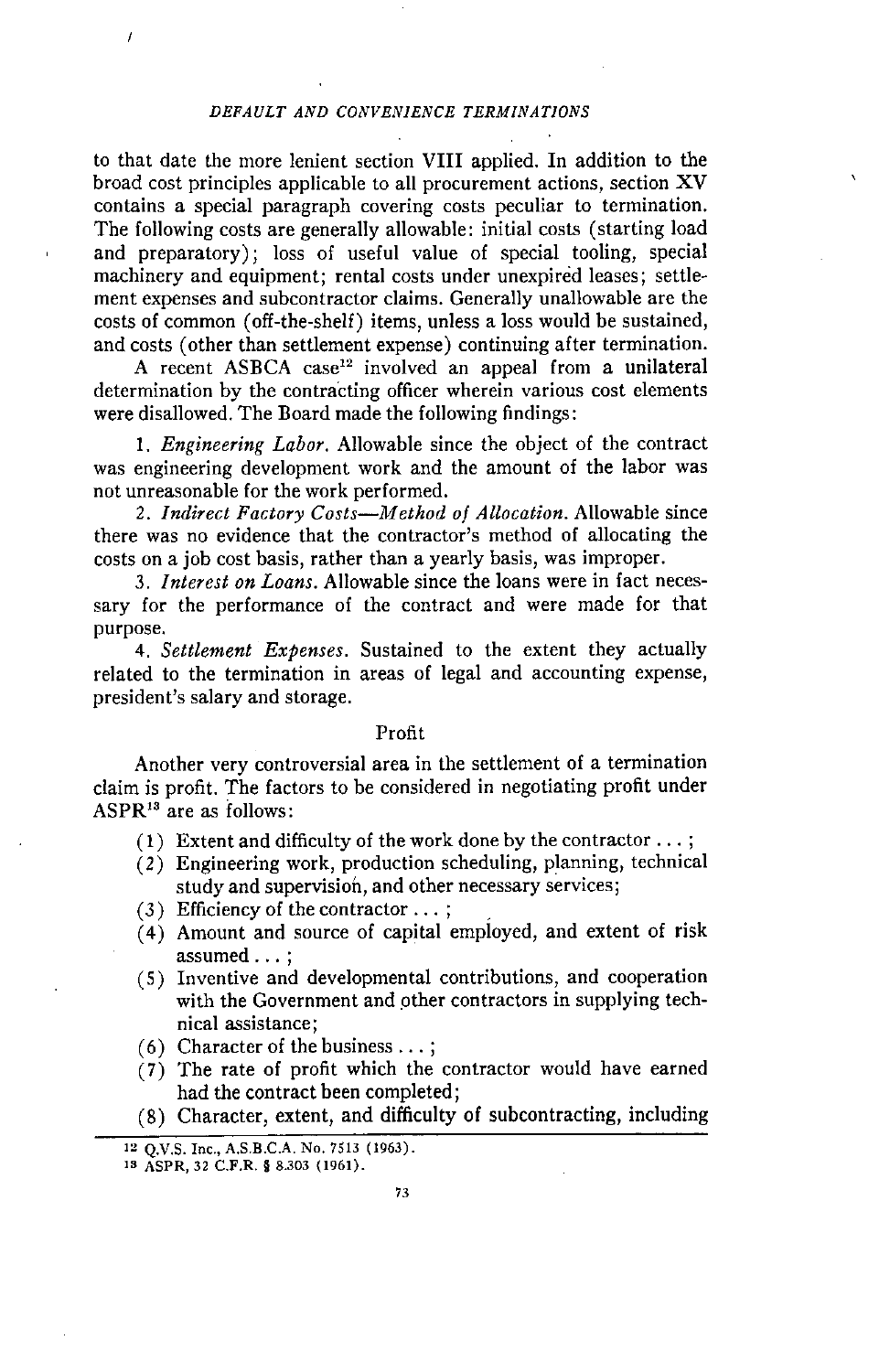selection, placement, and management of subcontracts, settlement of terminated subcontracts, and engineering, technical assistance, and other services rendered but the profit shall not be measured by the amount of the contractor's payments to subcontractors for settlement of their termination claims; and

(9) The rate of profit both parties contemplated at the time the contract was negotiated.'

In a settlement by determination (which occurs in the event of the failure of the contractor and the contracting officer to agree), a profit of two per cent of material, eight per cent of other costs, but overall not to exceed six per cent of all costs is allowed. No profit may be allowed on settlement expense.

Industry feels that in three areas above changes should be made. First, now that settlement expense is included in the revised section XV along with all other costs, why should it alone be penalized with a disallowal of profit when it is a necessary cost of doing business caused by a termination generated by the government? Naturally, if settlement expense is excessive and unreasonable, it, as well as any profit thereon, should be disallowed. The ASPR Termination Subcommittee is presently giving consideration to amending section VIII to remove this inequity.

Second, although the paragraph quoted above from section VIII goes into great detail about the allowance of profit on subcontracting effort, in practice no profit is usually allowed on subcontractor claims. This is due to two primary factors: (a) section VIII will not allow profit as a percentage of the settlement with the subcontractor; and (b) subcontractor claims appear below the profit line on the settlement proposal forms. The framers of section VIII maintain that it is their intent that contractors be given an allowance for subcontracting effort but the government people in the field take a different view. There are many arguments on both sides, but industry feels strongly that it is being unduly penalized in the event of a termination by the nonallowance of any profit on subcontractors' claims when, had the contract not been terminated, full profit would have been allowed. An excellent example is where the work terminated is being performed entirely by subcontractors who have claims, for example, totaling \$100,000, yet a contractor is allowed no profit whatsoever because the government exercised its right to terminate. On this item also the ASPR Termination Subcommittee is considering revising section VIII to put more teeth into the present wording.

Third, industry feels that the profit formula applicable when there is a failure to agree on cost or profit is extremely unfair and unwar-

<sup>14</sup> ASPR, 32 C.F.R. § 8.303(b) (1961).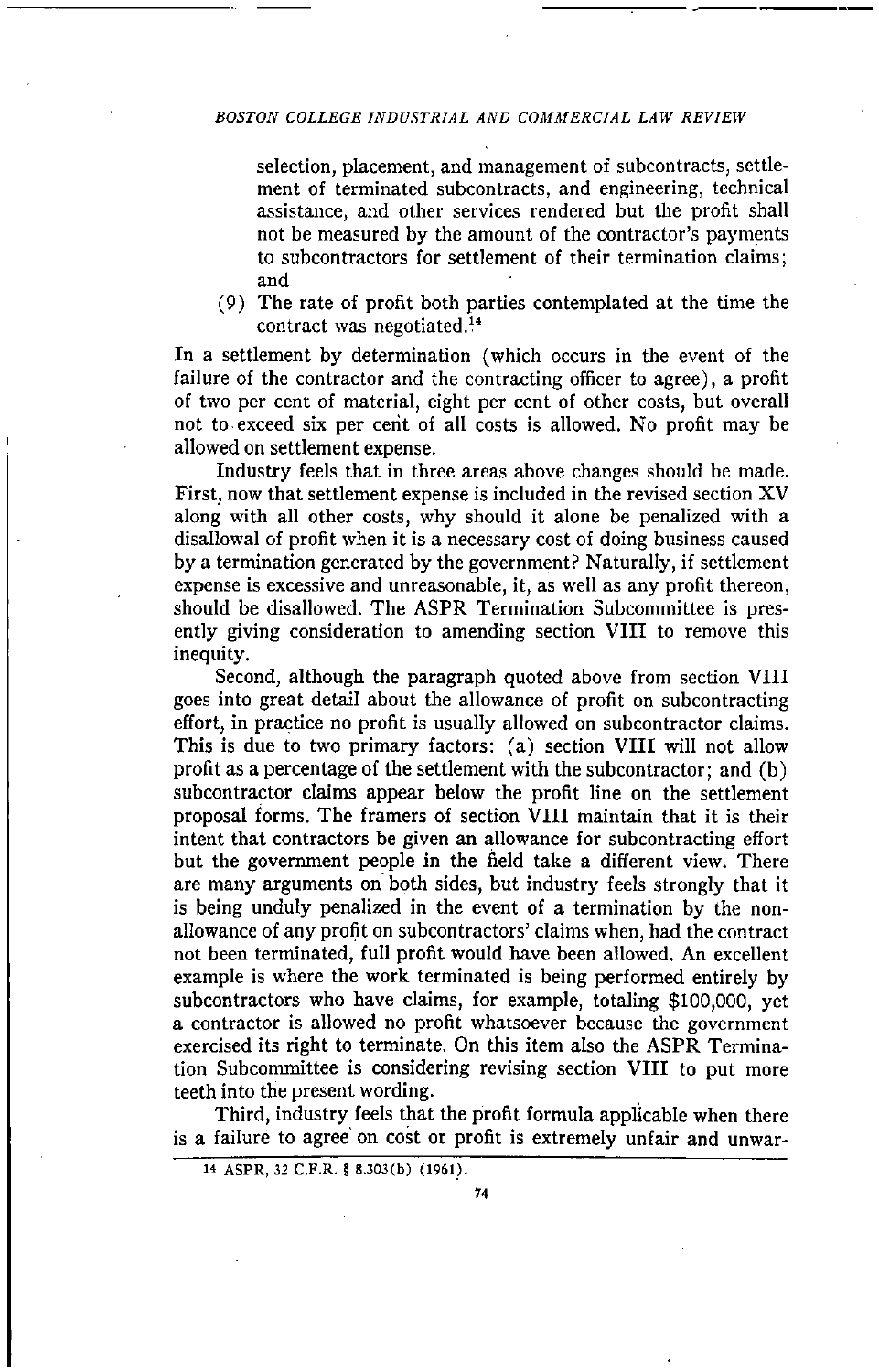ranted. Why should termination be penalized in this area when no other pricing actions are? The formula was originally devised to expedite settlement of the huge backlog of termination claims at the close of World War II and has no place in the present economy. This is particularly true in view of the recent inclusion in ASPR of the new weighted guidelines approach to profit, which is intended to reverse the trend of the past five years of steadily dwindling defense contractor profits. The failure to agree, incidentally, does not mean the Disputes Article has been invoked. It simply means that in the thinking of the contracting officer there is not a meeting of the minds, thus he may immediately turn to the profit formula or at least threaten its use.

The futility of appeal in the areas of profit on subcontractor work and the profit formula is well illustrated in the *Douglas* case.<sup>15</sup> In this instance the contractor and the contracting officer could not reach an agreement on the amount of profit to be allowed on the termination claim. As a result, the contracting officer applied the profit formula, determining a profit of \$3,946.12 related to the contractor's own costs of \$89,141.00 and allowing no profit related to subcontractors' claims of \$358,090. The contractor, who had proposed profit of \$44,000, appealed to the ASBCA. The Board ruled that under the terms of the contract the profit formula must be applied in event of failure to agree. Its decision further stated that, since the materials covered by the subcontractors' claims were not processed by the contractor, they did not represent a fair index of the work done by him.<sup>16</sup> The Board, of course, also referenced the fact that a contractor's profit shall not be measured by the amount of subcontractors' claims.<sup>17</sup>

The new weighted guidelines approach to profit, mandatory after January 1, 1964 for negotiated procurement, will have an impact on future termination settlements. Under this concept, different ranges of profit rates are applied to various cost elements. Also added are profit rates for risk, performance and other factors. The regulations<sup>18</sup> now state that other methods for establishing profit objectives may be used for termination settlements provided such methods accomplish the intent of the weighted guidelines to (1) insure consideration of the relative value of the appropriate profit factors and (2) provide a basis for documentation of this objective. If a future contract, on which the original profit rate was determined by the weighted guidelines method, is terminated, a contractor may find it to be to its advantage to use that basis in computing its termination claim. Profit factors (7) and (9), *supra,* should be employed.

<sup>15</sup> Douglas Aircraft Co., Inc., A.S.B.C.A. No. 5921 (1962).

<sup>16</sup> This appears to be contra to ASPR, 32 C.F.R. 4 8.303(b) (8) (1961).

<sup>17</sup> This does not mean that the contractor should get no profit from the effort of the subcontractors.

<sup>18</sup> ASPR, 32 C.F.R. 4 3.808-2, 28 Fed. Reg. 2097 (1963).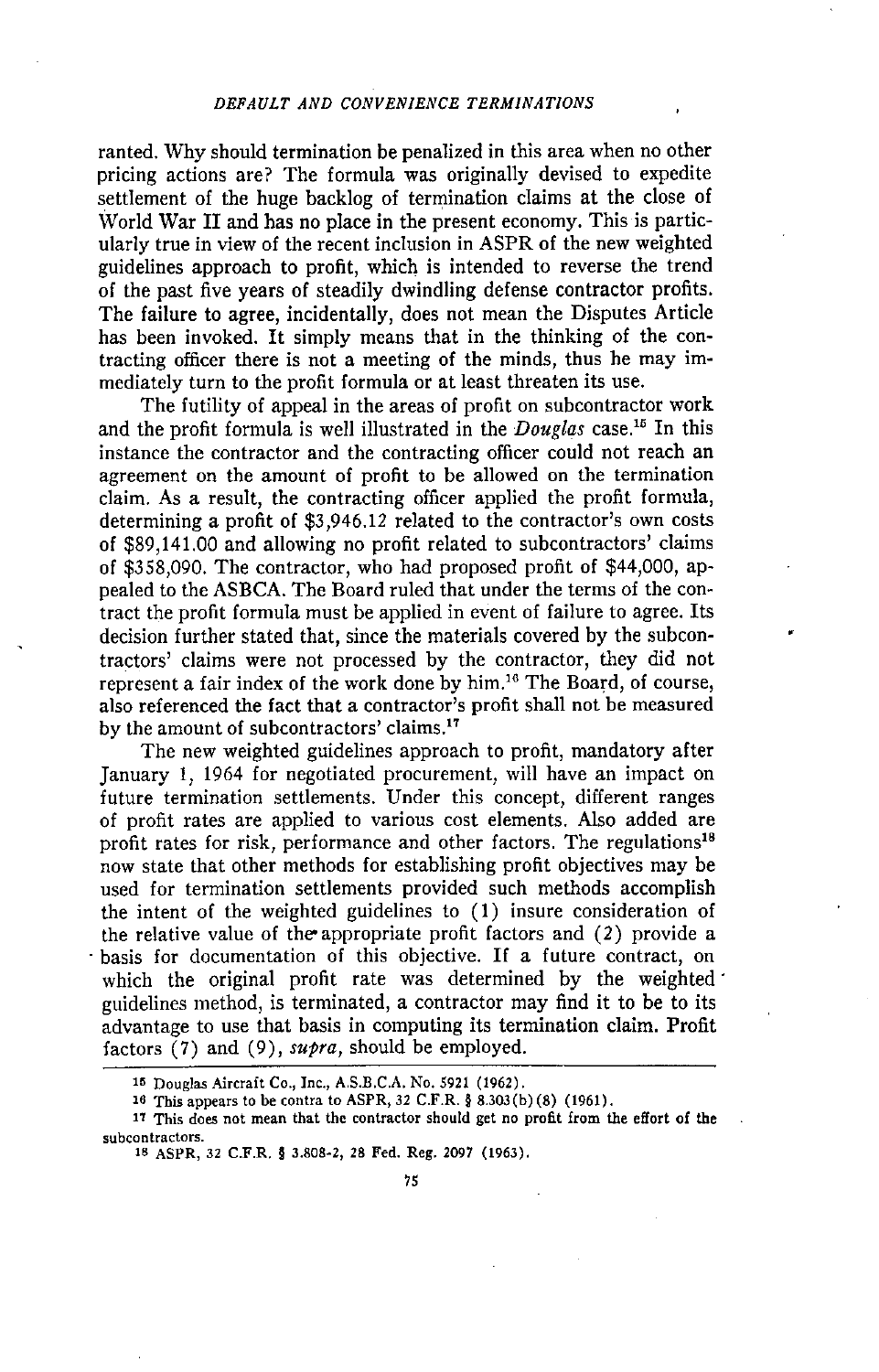## Loss Contract

The termination regulations<sup>19</sup> state that no profit shall be allowed in settling a claim if it *appears* that the contractor would have incurred a loss had the *entire* contract been completed. The theory is sound enough—a contractor should not avoid a loss on a termination when he would not have had the contract been completed. However, to prove that a loss would have existed at completion of the entire contract is another matter. Involved is proper computation of an estimate to complete. Unless the evidence is definite that a loss would have been incurred, the contractor must fight back on this subject and attempt to disprove the government's contention. The question of whether a contract is in a loss position is usually settled in negotiations. However, occasionally a dispute case arises, two examples of which are: (1) Where the ASBCA overruled the loss adjustment on the basis no such provision was contained in the contract;<sup>20</sup> and  $(2)$  Where the ASBCA sustained the loss adjustment by deciding the contractor could not reduce the percentage of its loss by being paid in full for certain repair costs<sup>21</sup>

## Disposition of Termination Inventory

An essential part of the final settlement of every termination claim is disposition of the termination inventory involved. Disposition may be effected in any one of the following ways: (1) By diversion to other work of the contractor; (2) By return of parts to suppliers; (3) By government acquisition for utilization by the Department of Defense, the General Services Administration, and other government agencies including donations to the Department of Health, Education *&* Welfare; (4) By sale based on competitive bids; (5) By a salvage offer by the contractor; (6) By transfer to another defense contractor; (7) By a scrap offer by the contractor or (8) By destruction or abandonment.

Disposition of termination inventory has long been a problem in industry. Frequently contractors are required to retain such inventory for months before final disposition is resolved. As a result of industry pressure in this area, section VIII has gradually been revised to provide for more expeditious disposal of termination. inventory with less red tape required and with more authority given to local cognizant government personnel. However, the problem has still not been entirely resolved in the screening area. In fact, the current trend in the government is to screen more rather than less in an effort to effect maximum utilization of termination inventory. The cost-cutting motives behind this approach are admirable providing the cost of disposition does not exceed the value of the item being disposed.

<sup>19</sup> ASPR, 32 C.P.R. § 8.304(a) (1961).

<sup>20</sup> Q.V.S. Inc., supra note 12.

<sup>21</sup> Power Generators, Inc., A.S.B.C.A. No. 7607 (1962).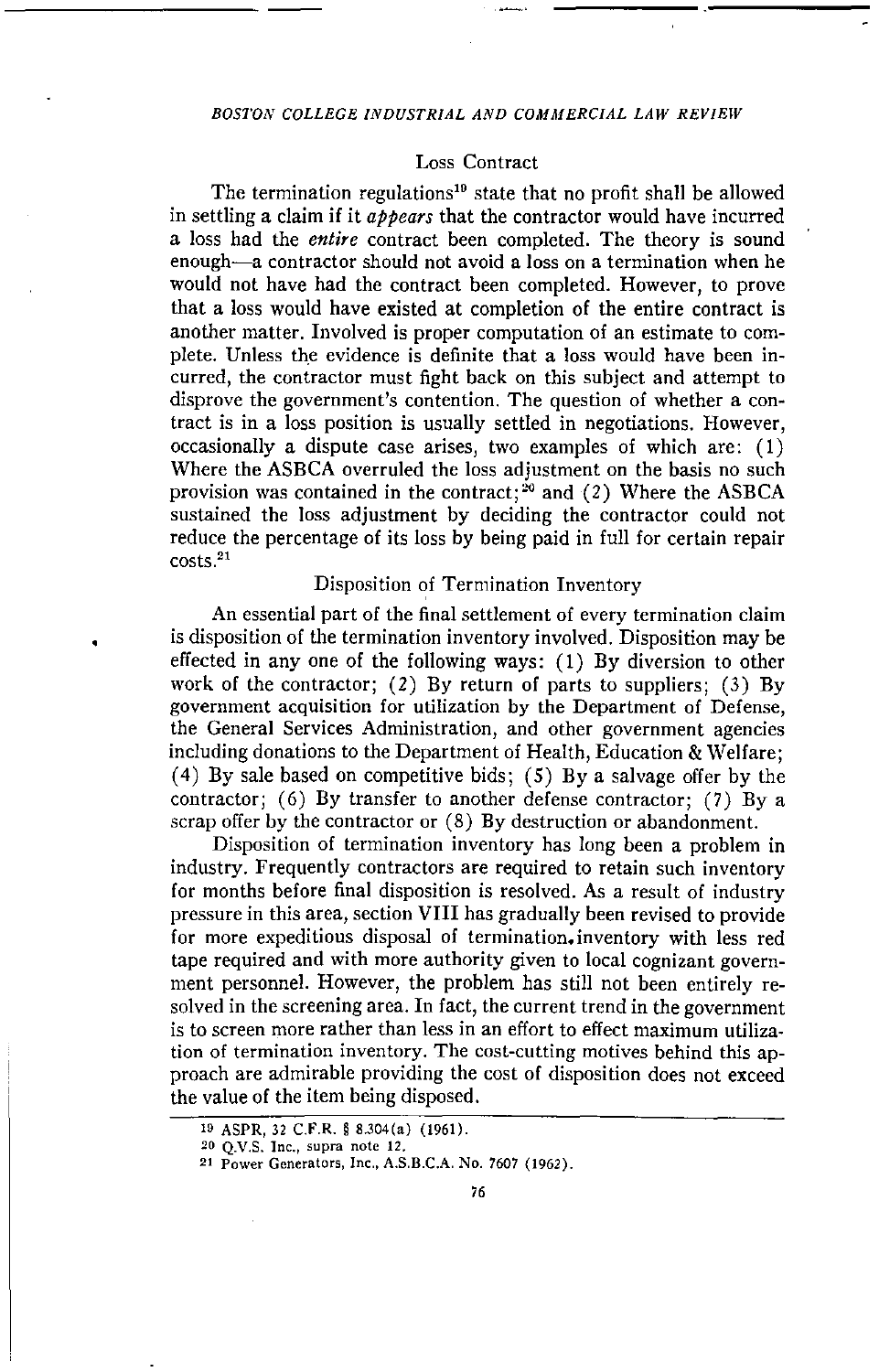#### Storage

Upon expiration of the plant clearance period (ninety days), the contractor may request the government to remove the termination inventory or enter into a storage agreement.<sup>22</sup> Not later than fifteen days thereafter, the government shall either remove the inventory or agree to storage. Such storage costs are collectible as settlement expense. In actual practice contractors find that it is sometimes difficult to obtain storage agreements, but the contractor whose space is at a premium should leave no stone unturned in his efforts to obtain such an agreement.

## Subcontractor Claims

These claims, although handled separately from a contractor's own claim, nevertheless are an essential part of the over-all claim. When a termination strikes a prime contractor, the result is often a chain reaction down through several tiers of subcontractors. The government terminates the prime, he terminates the first tier subcontractor, the first tier terminates the second tier, and so on. Eventually all of these subcontractor claims come back up the chain and become embodied in the final total claim against the government.

The regulations<sup>28</sup> provide that a contractor may obtain authorization to settle subcontractor claims up to as high as \$25,000 without approval or ratification by the contracting officer. Once the authorization is granted, it is in effect, unless revoked by the government due to yearly reviews revealing that the contractor is not properly carrying out his duties, except that authorizations above \$10,000 are limited to a specific prime contract. Large contractors, who encounter numerous subcontractor claims, find it to their advantage to obtain this authority. Some contractors have only requested it up to \$2,500 or \$10,000, due to the varying volume of their subcontractor claims. If the volume of subcontractor termination claims is sufficient, a contractor should apply for the delegation of authority, as it expedites inventory disposition and final settlement.

In unusual cases the contracting officer may determine that it is in the best interest of the government to offer assistance to the prime contractor in the settlement of a particular subcontract. In the event a subcontractor obtains a final judgment against a prime contractor, the contracting officer will treat the amount of the judgment as a cost of settling with the subcontractor. The government may require the prime contractor to assign to the government all its right, title and interest under any subcontracts terminated by reason of termination of the prime contract. Normally, however, each subcontractor deals with the

<sup>22</sup>ASPR, 32 C.F.R. 8.511-2 (1961).

<sup>23</sup> ASPR, 32 C.F.R. § 8.208-4(e) (unpublished).